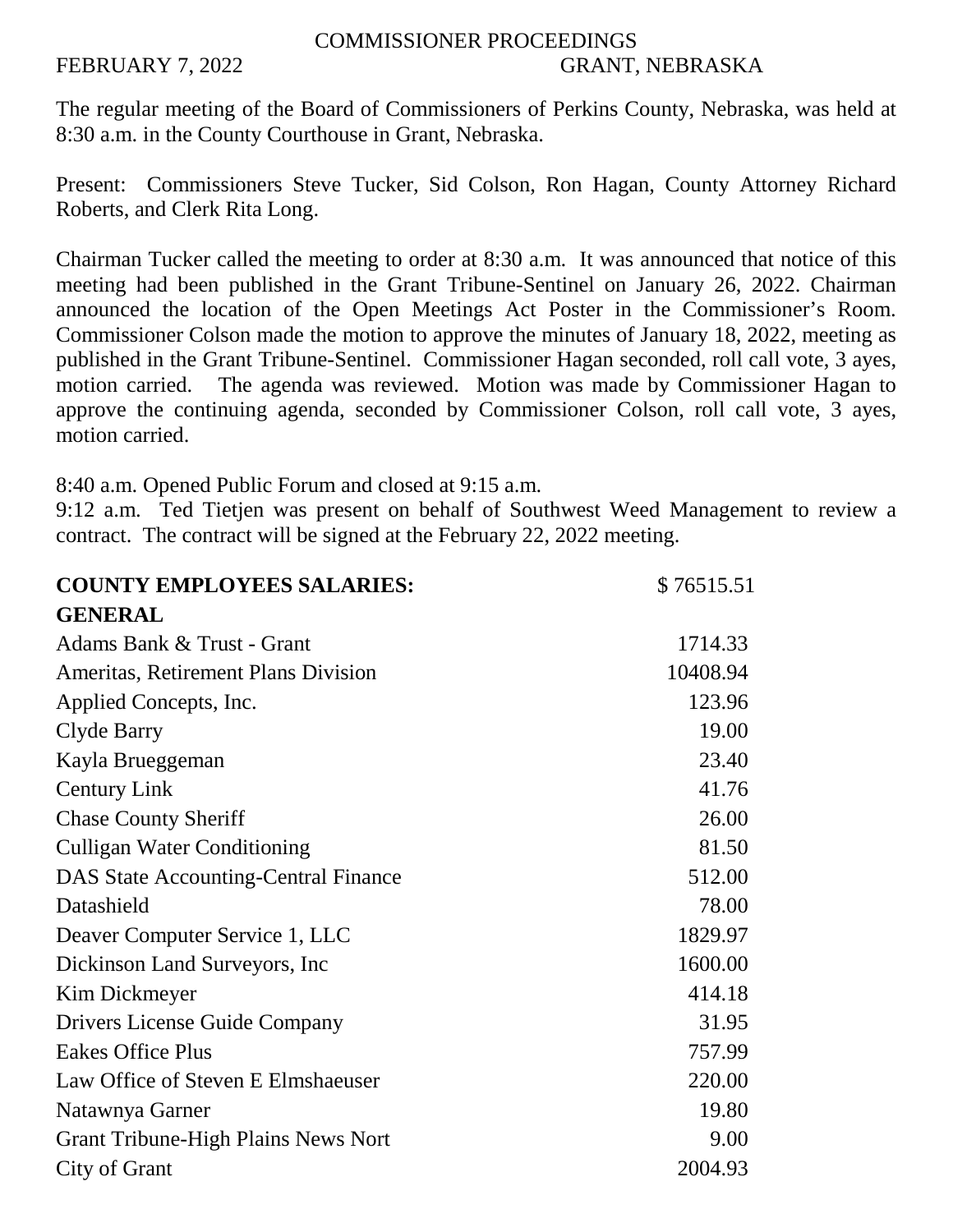| <b>Great Plains Communication</b>    | 1056.27  |
|--------------------------------------|----------|
| Great Plains Furniture & Flooring    | 6242.10  |
| Robert S. Harvoy                     | 225.00   |
| Hatch's Super Foods, Inc.            | 71.36    |
| Hi-Line Cooperative, Inc.            | 118.63   |
| <b>Hometown Leasing</b>              | 311.49   |
| <b>Ideal Linen/Bluffs</b>            | 404.45   |
| <b>Imperial NAPA</b>                 | 103.98   |
| In $& Out, Inc$                      | 332.05   |
| Keith County Jail                    | 150.00   |
| <b>Charles Kuskie</b>                | 16.00    |
| Leibbrandt Lumber, Inc.              | 56.94    |
| The Lincoln National Life Ins. Co.   | 1765.21  |
| Mid-American Benefits, Inc.          | 555.00   |
| Mid-American Research Chemical Corp  | 754.84   |
| Stephanie Miller                     | 255.00   |
| MIPS Inc.                            | 2390.23  |
| MIPS, Inc.                           | 175.00   |
| NE. Assoc. of County Treasurers      | 230.00   |
| Nebraska Health and Human Services   | 93.00    |
| NMC Exchange LLC                     | 620.50   |
| Odonnell & Holmstedt, P.C., L.L.O.   | 140.00   |
| Office Service, Inc.                 | 1033.19  |
| <b>Onix Networking Corporation</b>   | 864.00   |
| Perkins Co. Community Hospital       | 154.00   |
| Perkins Co. Court                    | 75.50    |
| Perkins Co. Sheriff                  | 35.50    |
| Perkins Co. Treasurer                | 3955.04  |
| Perkins County District Court        | 36.00    |
| Pinnacle Bank                        | 18574.65 |
| Pinnacle Bank - Grant                | 5999.53  |
| Prairie States Comm. Inc.            | 21110.00 |
| <b>Quill Corporation</b>             | 247.57   |
| Reese Mechanical Inc                 | 104.08   |
| Relx Inc.dba Lexisnexis              | 219.00   |
| Ross Family Auto Parts, Inc.         | 21.99    |
| <b>Sandhills State Bank</b>          | 525.00   |
| <b>Stanard Appraisal Service Inc</b> | 770.00   |
| Tyler                                | 449.00   |
| <b>US Bank</b>                       | 47.18    |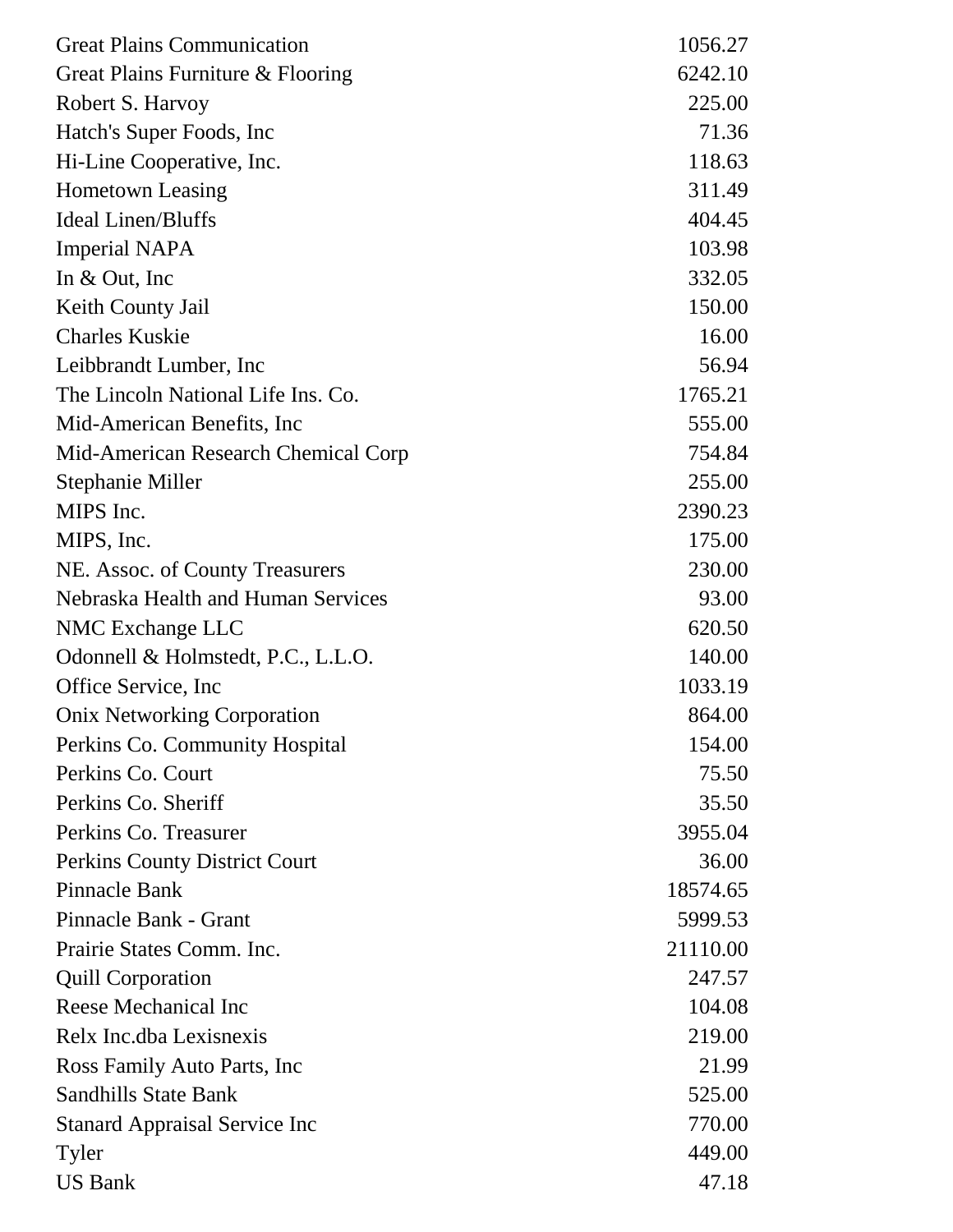| <b>UNL Extension Perkins County</b> | 45.16    |
|-------------------------------------|----------|
| Verizon Connect Nwf, Inc.           | 113.33   |
| <b>Verizon Wireless</b>             | 710.42   |
| West Central Research & Ext Center  | 232.44   |
| Wolf Auto Center Ogallala           | 209.47   |
| <b>ROADS</b>                        |          |
| Adams Bank & Trust - Grant          | 37.50    |
| American Energy Delivery, Inc       | 8976.20  |
| Ameritas, Retirement Plans Division | 1585.32  |
| Larry Biesecker                     | 250.00   |
| <b>Bomgaars Supply</b>              | 11.07    |
| Carlson Electric, Inc.              | 652.07   |
| Dr. Clifford Colglazier             | 100.00   |
| Consolidated Telcom, Inc            | 114.29   |
| Eastern Sky Inc                     | 29438.85 |
| Eichner's Sales & Service           | 544.63   |
| <b>Great Plains Communication</b>   | 212.45   |
| Hatch's Super Foods, Inc.           | 24.46    |
| <b>Zachary Huff</b>                 | 15.75    |
| Humphrey's Auto Supply, Inc         | 10.44    |
| <b>Imperial NAPA</b>                | 430.45   |
| In $& Out, Inc$                     | 133.54   |
| Lawson Products, Inc.               | 276.45   |
| <b>MCI</b>                          | 27.54    |
| <b>NPPD</b>                         | 454.98   |
| NE Child Support Payment Center     | 39.50    |
| NMC Exchange LLC                    | 8106.13  |
| Novus Glass Repair & Replacement    | 600.00   |
| Perkins Co Treasurer                | 7093.39  |
| Pinnacle Bank                       | 5974.47  |
| Pinnacle Bank - Grant               | 4385.19  |
| Powerplan                           | 5819.30  |
| Ross Family Auto Parts, Inc         | 1082.75  |
| <b>Sandhills State Bank</b>         | 300.00   |
| Titan Machinery - Imperial          | 8942.44  |
| Michael Todd & Company              | 116.17   |
| <b>US Bank</b>                      | 80.00    |
| Walk-N-Roll                         | 226.88   |
| Waste Connections, Inc.             | 139.93   |
| <b>PUBLIC TRANSIT</b>               |          |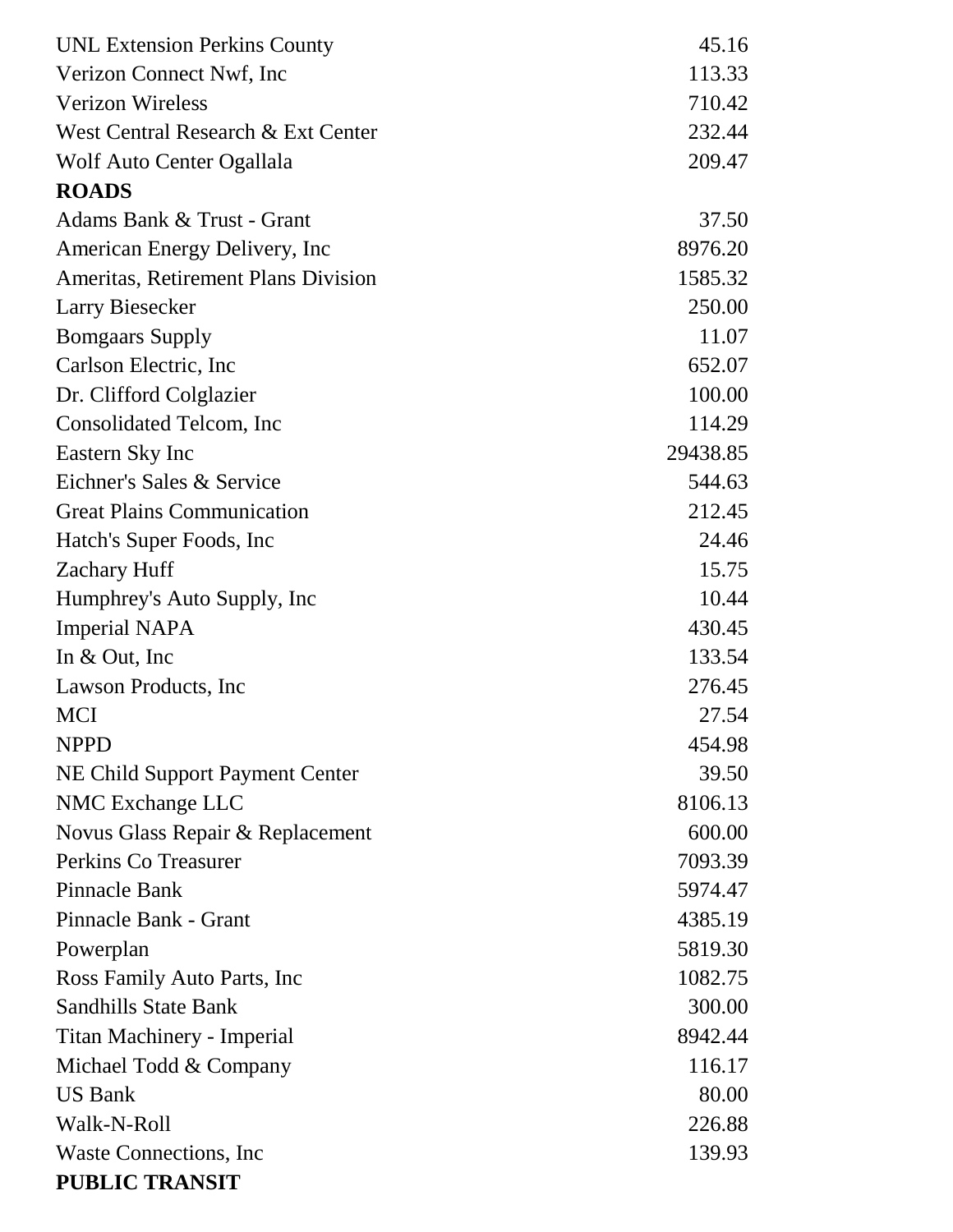| 114.35  |
|---------|
| 25.16   |
| 33.44   |
| 674.61  |
| 620.00  |
| 453.32  |
|         |
| 3903.64 |
| 8731.41 |
|         |
| 964.90  |
| 119.04  |
| 192.94  |
| 34.19   |
| 83.32   |
|         |
| 328.45  |
| 459.24  |
| 75.00   |
|         |
| 22.21   |
| 63.84   |
| 113.42  |
| 549.00  |
|         |

Claims submitted to the County Board were reviewed. A motion was made by Commissioner Colson to approve the claims, seconded by Commissioner Hagan, roll call vote, 3 ayes, motion carried.

No Correspondence

Unfinished Business:

Commissioner Tucker reported that he interviewed a paramedic last week.

Commissioner Hagan talked about the underground pump north of Madrid. Commissioner Hagan informed West Central Nebraska Development, it will go before the Zoning Planning Board.

Business:

Commissioner Colson moved to approve the Kubert Appraisal Group Contract and have the Chairman to sign. Commissioner Hagan seconded the motion, roll call vote, 3 ayes, motion carried.

A claim has been filed for an accident that occurred at the intersection of Road 338 and 762. Commissioner Hagan and Highway Superintendent Mike Dolezal will look into different